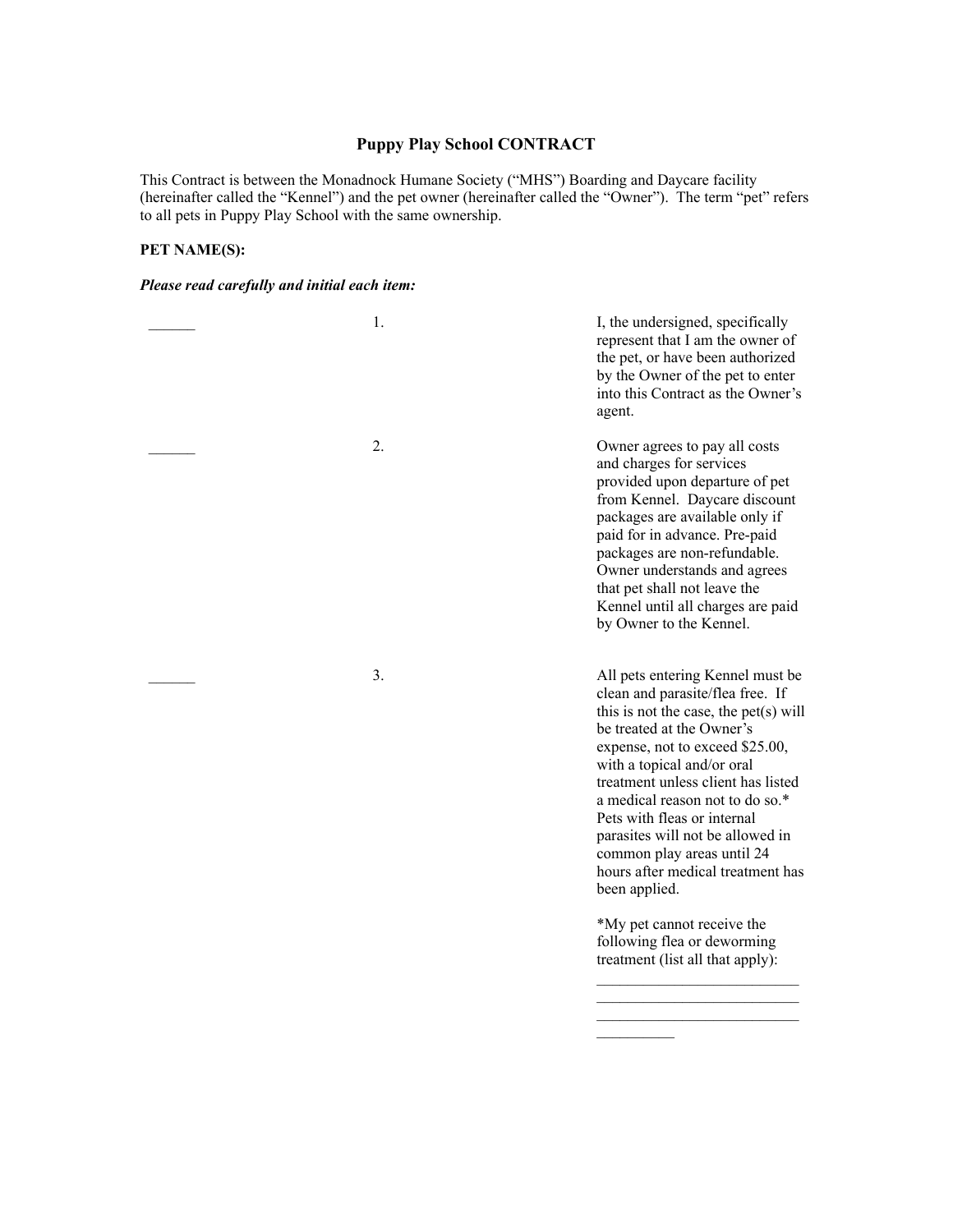\_\_\_\_\_\_ 4. Kennel shall exercise due and reasonable care for the pet while in Play School. Owner releases Kennel from, and waives all claims and liability against Kennel for or attributable to, injury or illness of pet. Owner agrees that Owner shall be solely responsible for any and all acts and behavior of said pet while it is in the care of Kennel. This includes damage to kennel structure and/or Kennel property.

\_\_\_\_\_\_ 5. Owner represents that pet is healthy and has not displayed signs of or been exposed to any known communicable disease within the thirty-day period immediately prior to boarding/ daycare. Upon admission, all dogs must be free from any condition that could potentially jeopardize other guests. Dogs that have been ill with a communicable condition in the last 30 days will require veterinarian certification of health to be admitted or readmitted. Owner agrees to disclose to Kennel all known medical conditions and/or behavior problems that might affect pet's care prior to checkin. Owner shall inform Kennel of any changes in pet's condition and behavior at or prior to checkin for all subsequent daycare stays.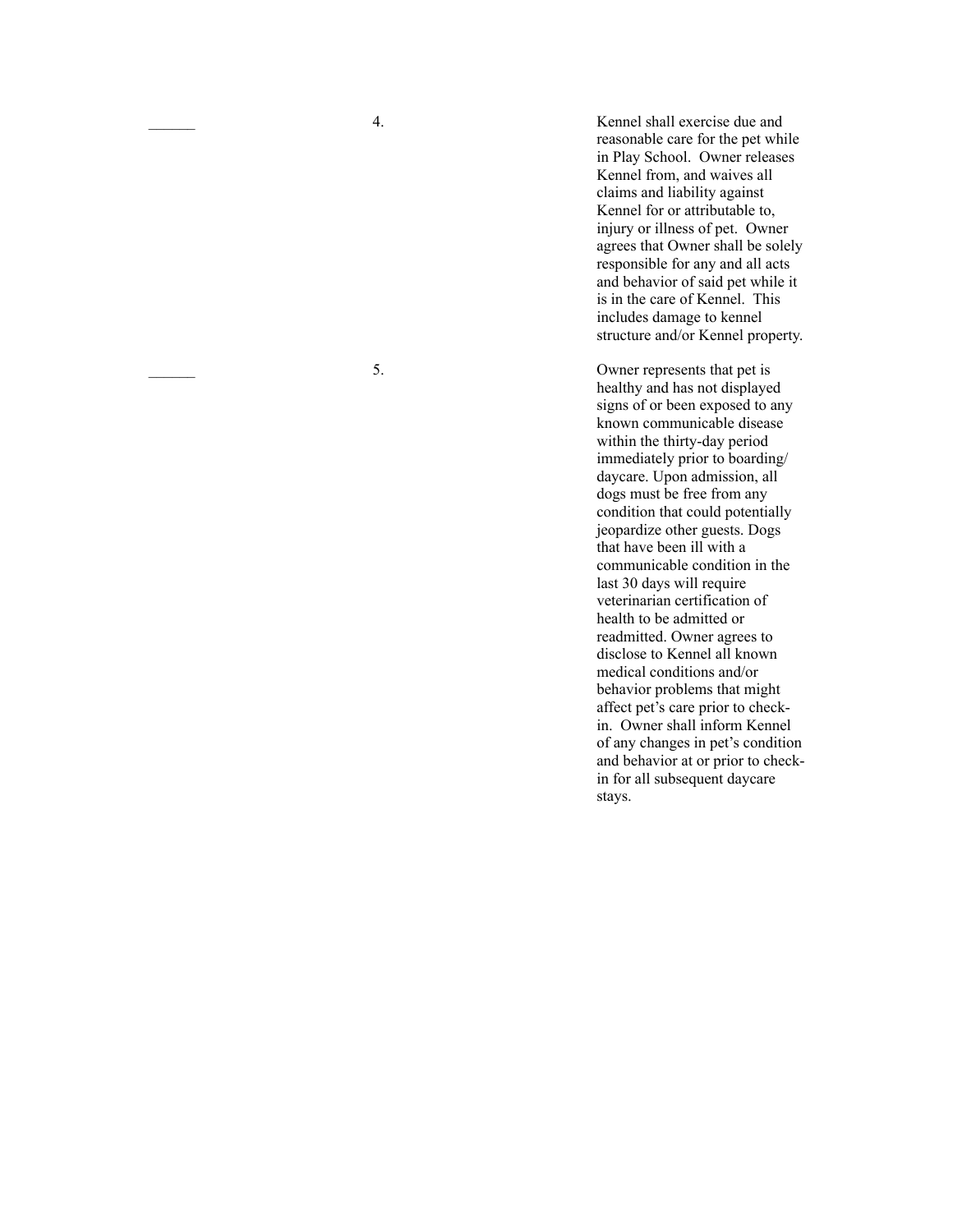\_\_\_\_\_\_ 6. Kennel specifically requires all puppies be vaccinated against communicable diseases at the age guidelines recommended by their veterinarian and have regular booster vaccinations as well as a negative fecal exam. Required canine vaccines are Rabies, DHPP and Bordetella. Kennel reserves the right to refuse admittance to any puppy who shows signs of illness or does not meet Kennel vaccine requirements. Despite these precautions, Owner acknowledges that Owner's pet will be in an environment with other puppies during daycare, and understands that any pet may harbor and spread a communicable disease. Kennel advises Owner to discuss risks and benefits of daycare and available vaccines, other than those required by Kennel, with pet's veterinarian. Owner releases Kennel from, and waives all claims and liability against Kennel for, all losses, damages, costs and expenses arising out of or in connection with any communicable disease contracted by Owner's pet during boarding/daycare.

\_\_\_\_\_\_ 7. Owner understands and agrees to abide by Kennel's vaccine policy at all times.

8. Owner releases Kennel from, and waives all claims and liability against Kennel for, damage to, or loss of, personal equipment or belongings provided by Owner for pet while the pet is in Play School.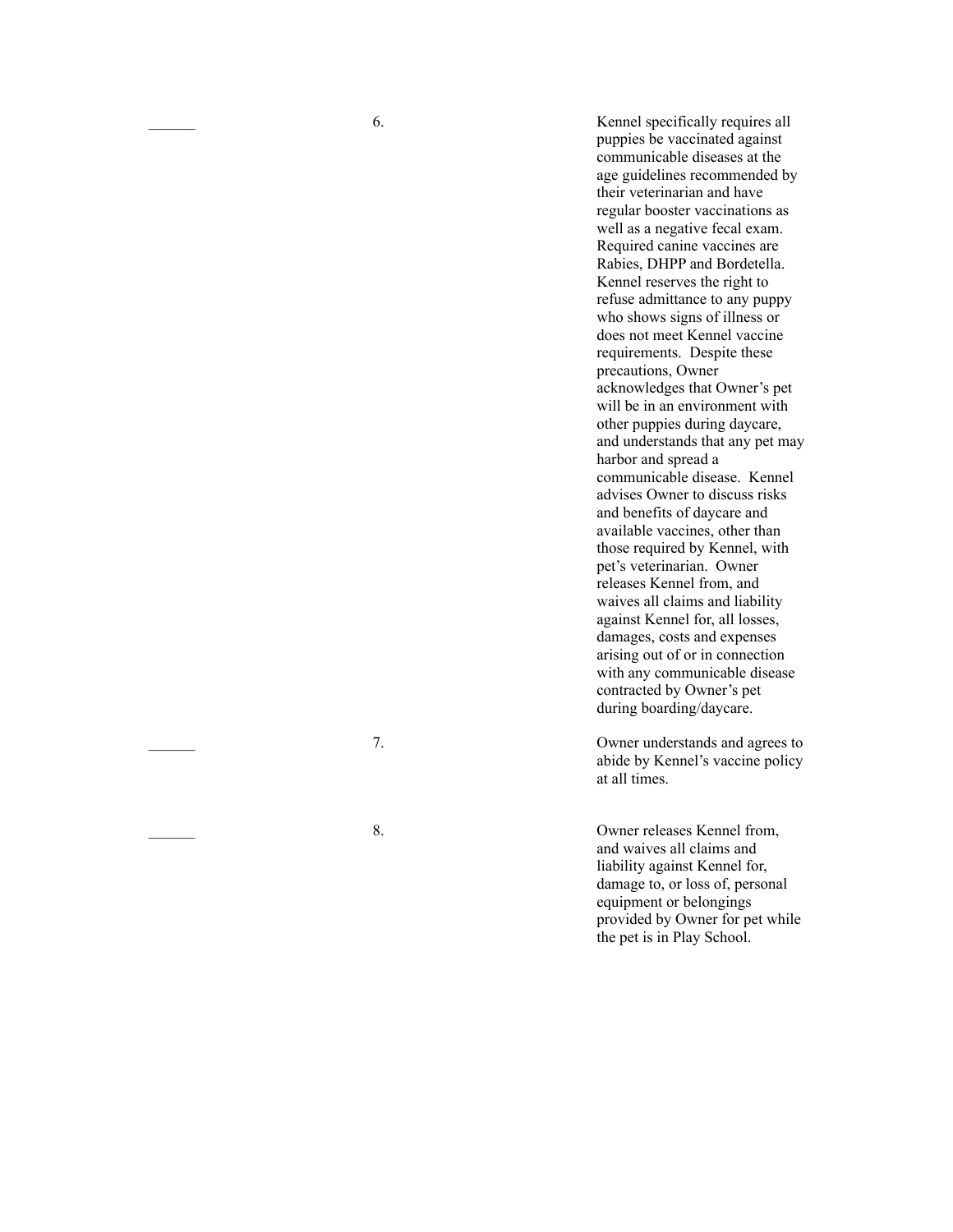\_\_\_\_\_\_ 9. Owner understands that Kennel reserves the right to refuse service at its discretion. Kennel does not daycare animals with behavior problems that are deemed a safety risk to staff, other daycare pets, or himself. All dogs attending *Daycare* must be non-aggressive and not food or toy protective. Owner certifies that their dog has not harmed or shown any aggressive or threatening behavior toward any person or other dog. Owner understands their dog will be spending time with other pets and the safety and health of all animals is our main concern. Although dogs are under constant supervision, your dog may still acquire an occasional nip or scratch.

10. This contract contains the entire agreement between the parties. All terms and conditions of this contract shall be binding on the heirs, administrators, personal representatives, and assigns of the Owner and Kennel.

11. Any controversy or claim arising out of or relation to this Contract, or the breach thereof, or as the result of any claim or controversy involving the alleged negligence by any party to this Contract, shall be settled by binding arbitration in accordance with the rules of the American Arbitration Association, and judgment upon the award rendered by the arbitrator may be entered in any Court having jurisdiction thereof. The arbitrator shall, as part of his award, determine an award to the prevailing party of the costs of such arbitration and reasonable attorney's fees of the prevailing party.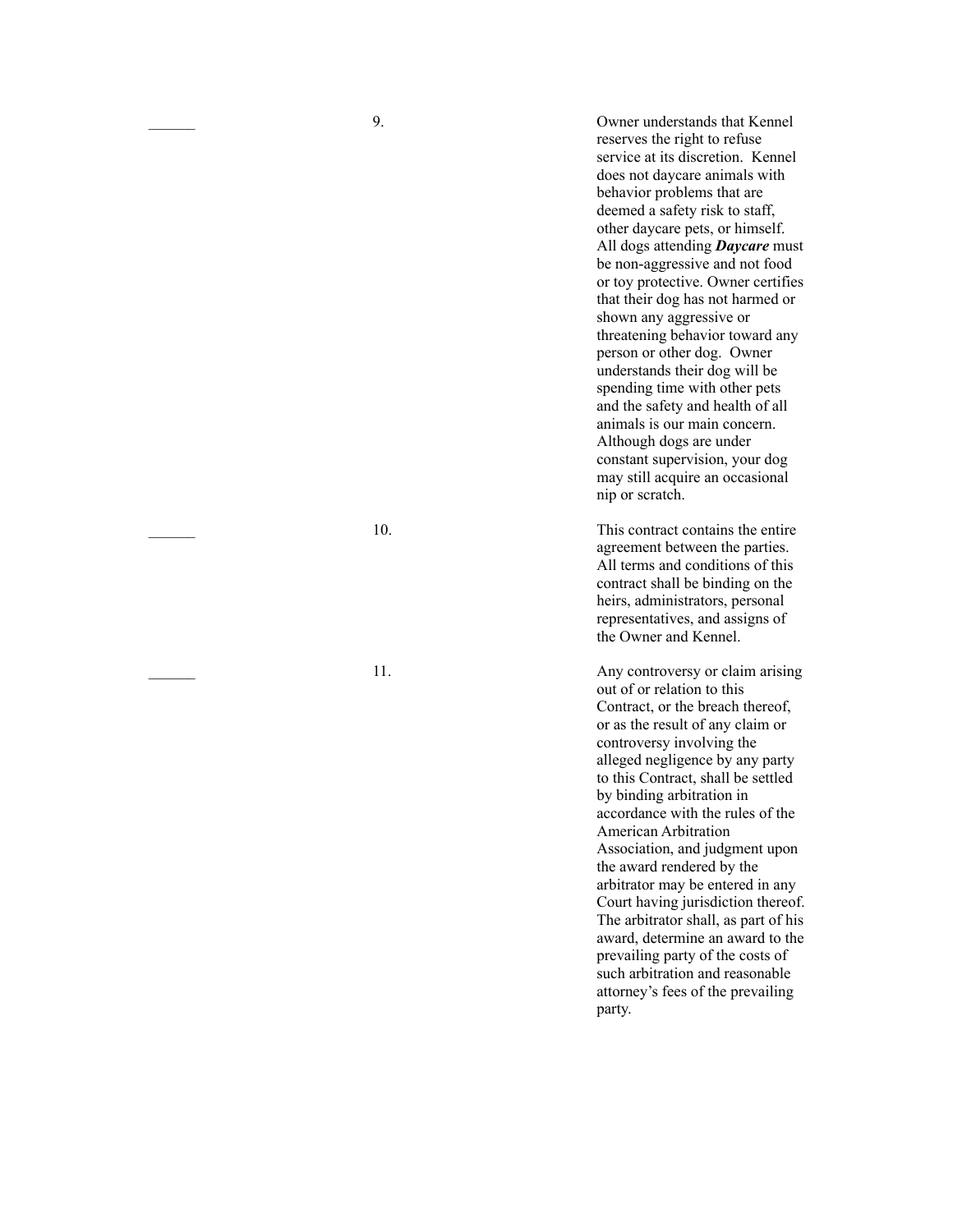\_\_\_\_\_\_ 12. **HAS YOUR PET EVER BITTEN ANY PERSON OR ANIMAL (circle one)? YES NO**

**If YES, please explain:**

#### **Monadnock Humane Society Boarding/Daycare Medical Treatment**

In addition to the Boarding/Daycare Contract items pertaining to medical treatment, in the event that medical evaluation is necessary during boarding, MHS Boarding/Daycare will follow these procedures to provide your pet with appropriate medical attention.

| 13. | In the event that medical<br>attention is needed, MHS<br>Boarding/Daycare will make<br>reasonable effort to contact<br>Owner or Owner's designated<br>emergency contact. In the event<br>that none of said emergency<br>contacts are reachable, MHS<br>Boarding/Daycare will contact<br>your veterinarian and will act on<br>your veterinarian's advice to do<br>whatever treatment is necessary<br>to act in your pet's best interest<br>until we are able to get in touch<br>with you. In the event of<br>emergency, Kennel should<br>contact: |
|-----|--------------------------------------------------------------------------------------------------------------------------------------------------------------------------------------------------------------------------------------------------------------------------------------------------------------------------------------------------------------------------------------------------------------------------------------------------------------------------------------------------------------------------------------------------|
|     | (fill in name)                                                                                                                                                                                                                                                                                                                                                                                                                                                                                                                                   |
|     | At                                                                                                                                                                                                                                                                                                                                                                                                                                                                                                                                               |
|     | <b>OR</b>                                                                                                                                                                                                                                                                                                                                                                                                                                                                                                                                        |
|     | (fill in phone)                                                                                                                                                                                                                                                                                                                                                                                                                                                                                                                                  |
|     | Pet's veterinarian is                                                                                                                                                                                                                                                                                                                                                                                                                                                                                                                            |
|     | (name of hospital).                                                                                                                                                                                                                                                                                                                                                                                                                                                                                                                              |

#### PLEASE CHOOSE **ONE** OF THE FOLLOWING OPTIONS AND/OR WRITE SPECIAL INSTRUCTIONS BELOW:

| 1 L. | Provide treatment for |
|------|-----------------------|
|      | my pet NOT to exceed  |
|      |                       |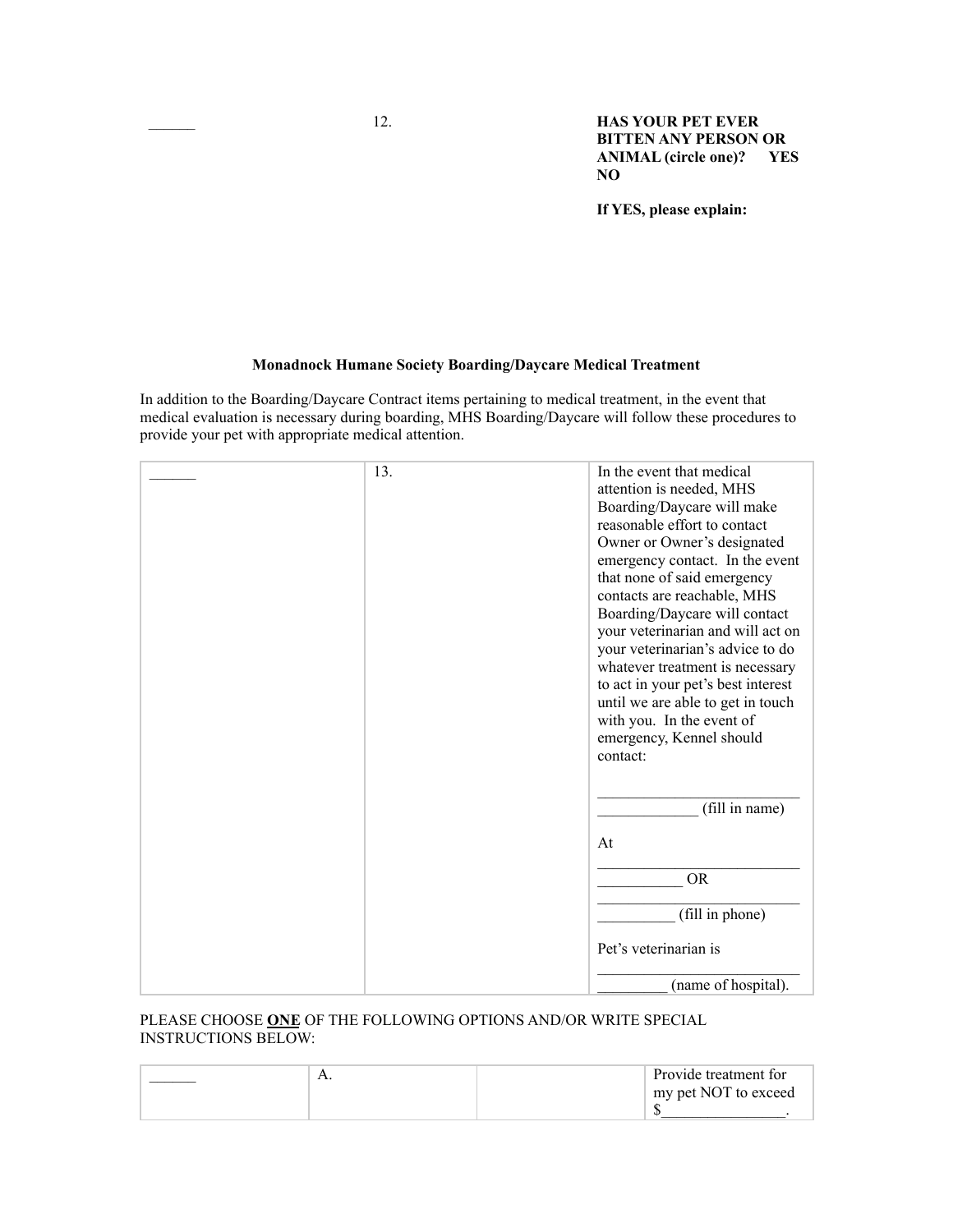| В. | Provide whatever          |
|----|---------------------------|
|    | treatment is necessary    |
|    | to care for my pet. I     |
|    | authorize the             |
|    | veterinarian and/or       |
|    | emergency contact to      |
|    | make all medical and      |
|    | financial decisions. I    |
|    | agree to be responsible   |
|    | for all costs and charges |
|    | associated with this      |
|    | reasonable treatment.     |

*Special instructions:*

## **Please initial below:**

| I authorize MHS Boarding/<br>Daycare to transport my pet to<br>either my designated veterinary<br>office, to Cheshire Animal<br>Hospital, or to the veterinary<br>clinic designated by my pet's<br>veterinarian or Cheshire Animal<br>Hospital as providing on-call<br>emergency services. |
|--------------------------------------------------------------------------------------------------------------------------------------------------------------------------------------------------------------------------------------------------------------------------------------------|
| I agree to be responsible for all<br>costs and charges associated<br>with this reasonable treatment,<br>including transportation, and<br>authorize MHS Boarding/<br>Daycare to use the credit card on<br>file for payment of any medical<br>charges at the time services are<br>provided.  |

# *By signing below, I acknowledge that I have read and agree to items 1 – 13 above.*

| Owner Name(s):   |  |
|------------------|--|
| Address:         |  |
| City, State, Zip |  |
| Home phone:      |  |